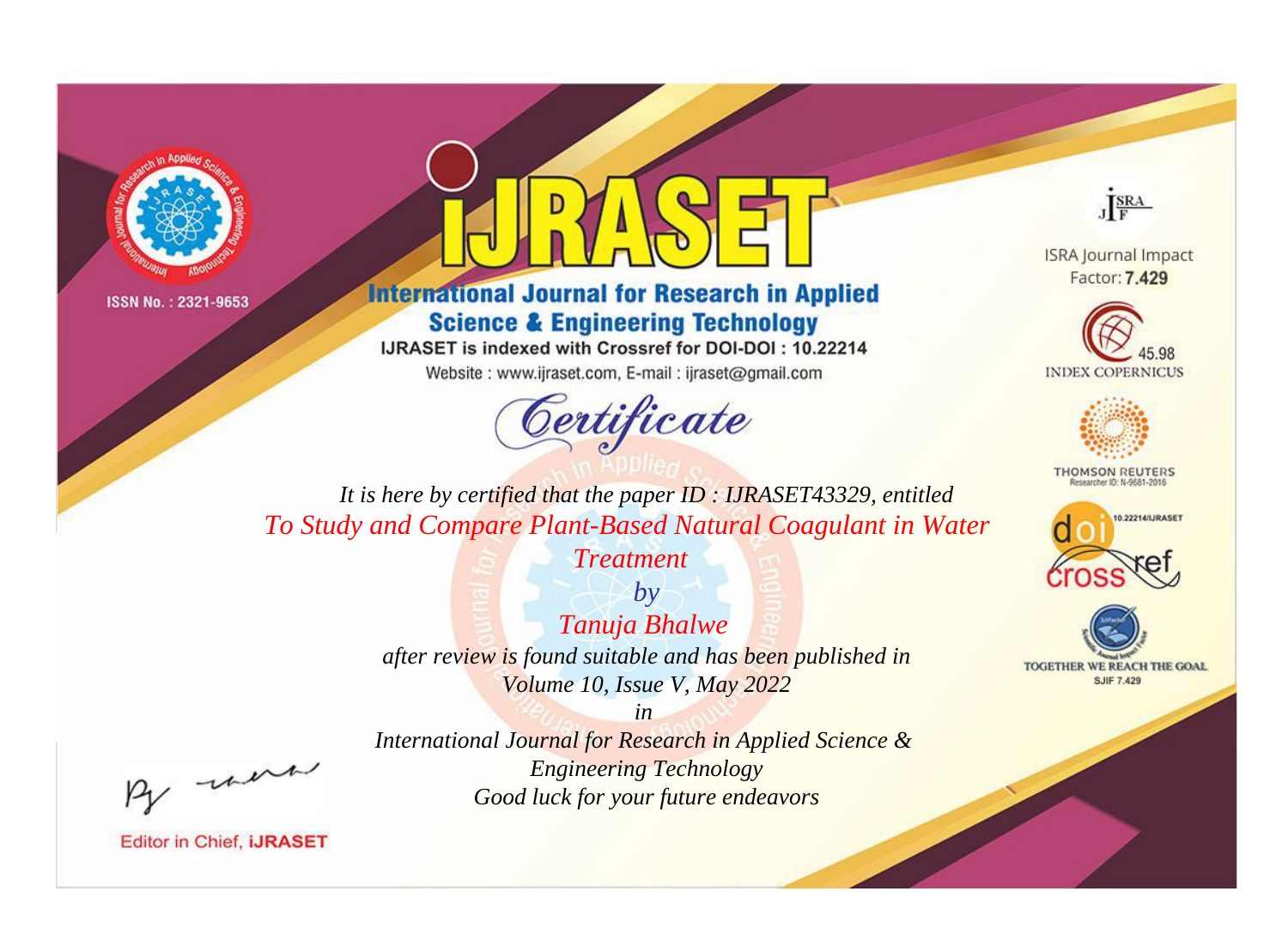



**International Journal for Research in Applied Science & Engineering Technology** 

IJRASET is indexed with Crossref for DOI-DOI: 10.22214

Website: www.ijraset.com, E-mail: ijraset@gmail.com





**ISRA Journal Impact** Factor: 7.429





**THOMSON REUTERS** 



TOGETHER WE REACH THE GOAL **SJIF 7.429** 

*It is here by certified that the paper ID : IJRASET43329, entitled To Study and Compare Plant-Based Natural Coagulant in Water* 

*Treatment*

*by Revati Powade after review is found suitable and has been published in Volume 10, Issue V, May 2022*

, un

*International Journal for Research in Applied Science & Engineering Technology Good luck for your future endeavors*

*in*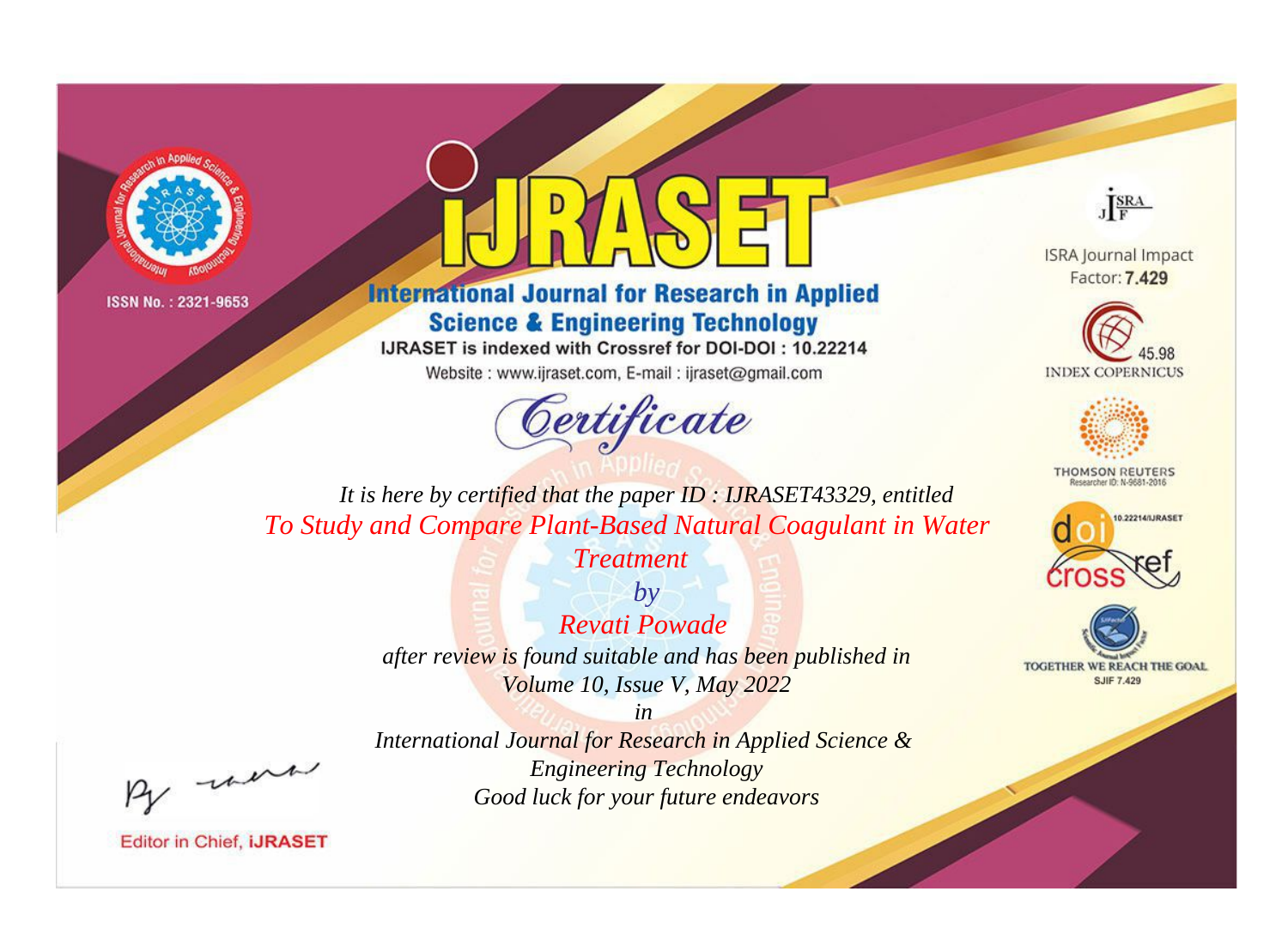



**International Journal for Research in Applied Science & Engineering Technology** 

IJRASET is indexed with Crossref for DOI-DOI: 10.22214

Website: www.ijraset.com, E-mail: ijraset@gmail.com





**ISRA Journal Impact** Factor: 7.429





**THOMSON REUTERS** 



TOGETHER WE REACH THE GOAL **SJIF 7.429** 

*It is here by certified that the paper ID : IJRASET43329, entitled To Study and Compare Plant-Based Natural Coagulant in Water* 

*Treatment*

*by Apoorva Hanwate after review is found suitable and has been published in Volume 10, Issue V, May 2022*

, un

*International Journal for Research in Applied Science & Engineering Technology Good luck for your future endeavors*

*in*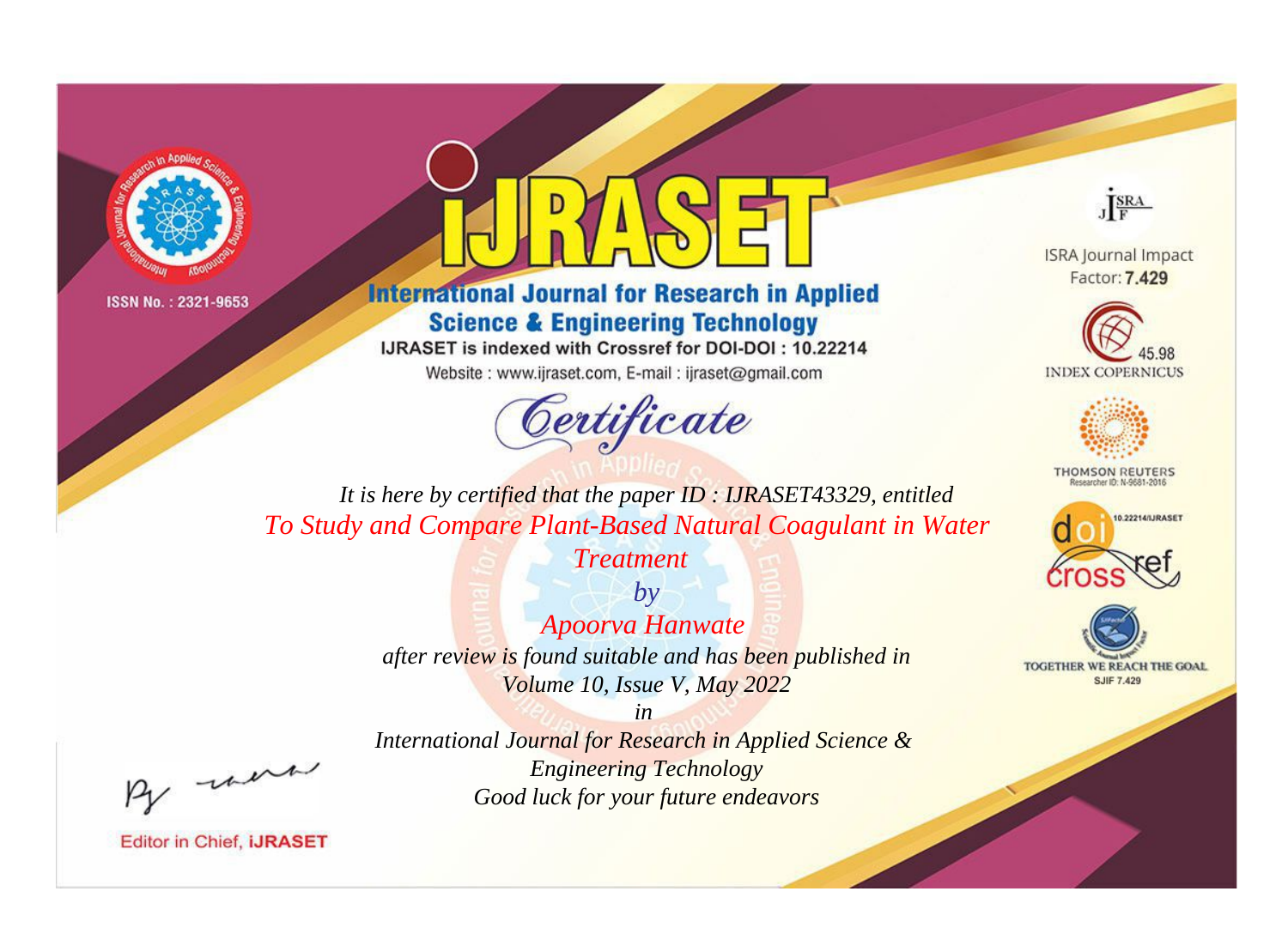



**International Journal for Research in Applied Science & Engineering Technology** 

IJRASET is indexed with Crossref for DOI-DOI: 10.22214

Website: www.ijraset.com, E-mail: ijraset@gmail.com





**ISRA Journal Impact** Factor: 7.429





**THOMSON REUTERS** 



TOGETHER WE REACH THE GOAL **SJIF 7.429** 

*It is here by certified that the paper ID : IJRASET43329, entitled To Study and Compare Plant-Based Natural Coagulant in Water* 

*Treatment*

*by Amita Dongare after review is found suitable and has been published in Volume 10, Issue V, May 2022*

, un

*International Journal for Research in Applied Science & Engineering Technology Good luck for your future endeavors*

*in*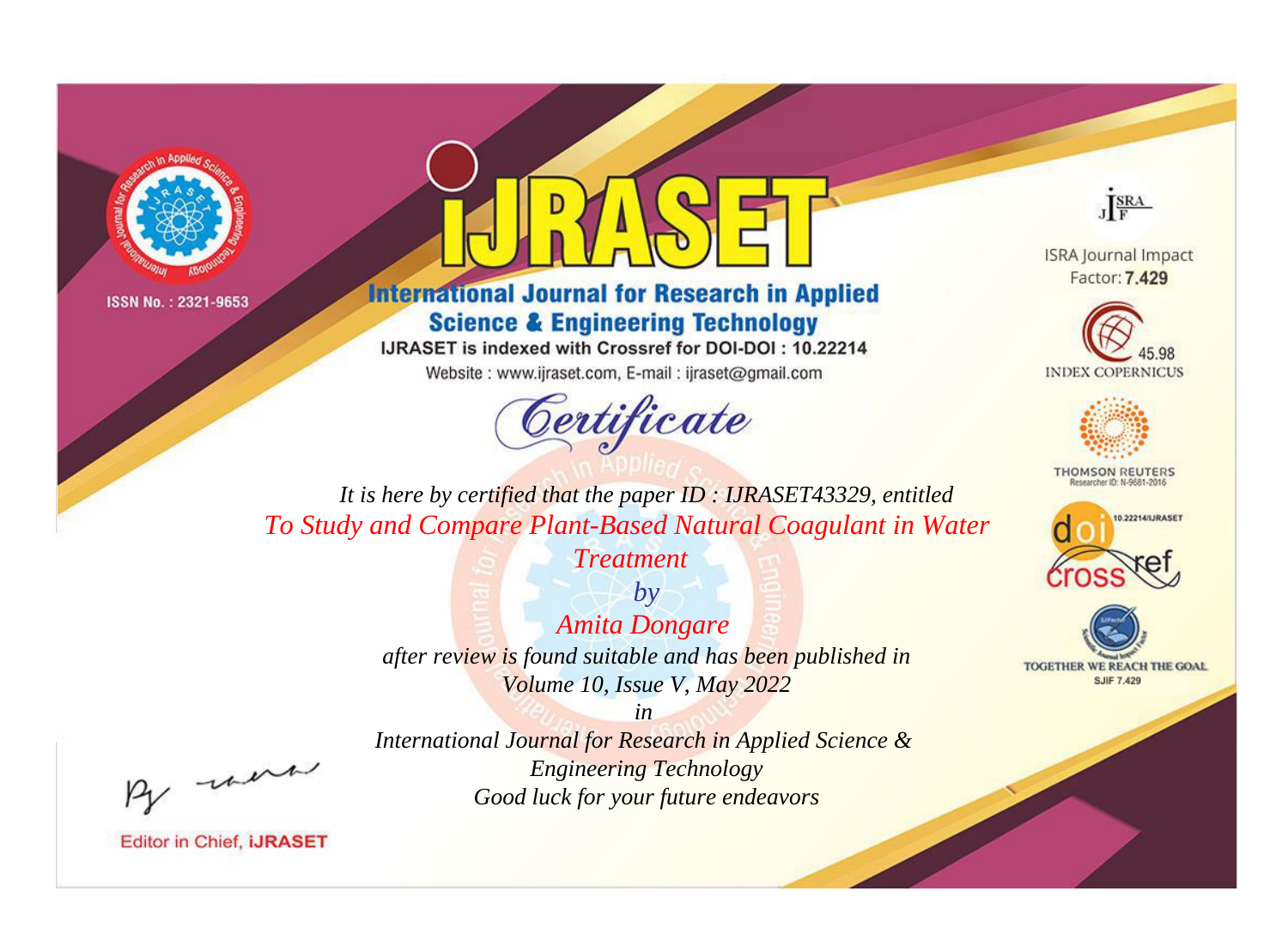



**International Journal for Research in Applied Science & Engineering Technology** 

IJRASET is indexed with Crossref for DOI-DOI: 10.22214

Website: www.ijraset.com, E-mail: ijraset@gmail.com





**ISRA Journal Impact** Factor: 7.429





**THOMSON REUTERS** 



TOGETHER WE REACH THE GOAL **SJIF 7.429** 

*It is here by certified that the paper ID : IJRASET43329, entitled To Study and Compare Plant-Based Natural Coagulant in Water* 

*Treatment*

*by Kamini Khandare after review is found suitable and has been published in Volume 10, Issue V, May 2022*

, un

*International Journal for Research in Applied Science & Engineering Technology Good luck for your future endeavors*

*in*